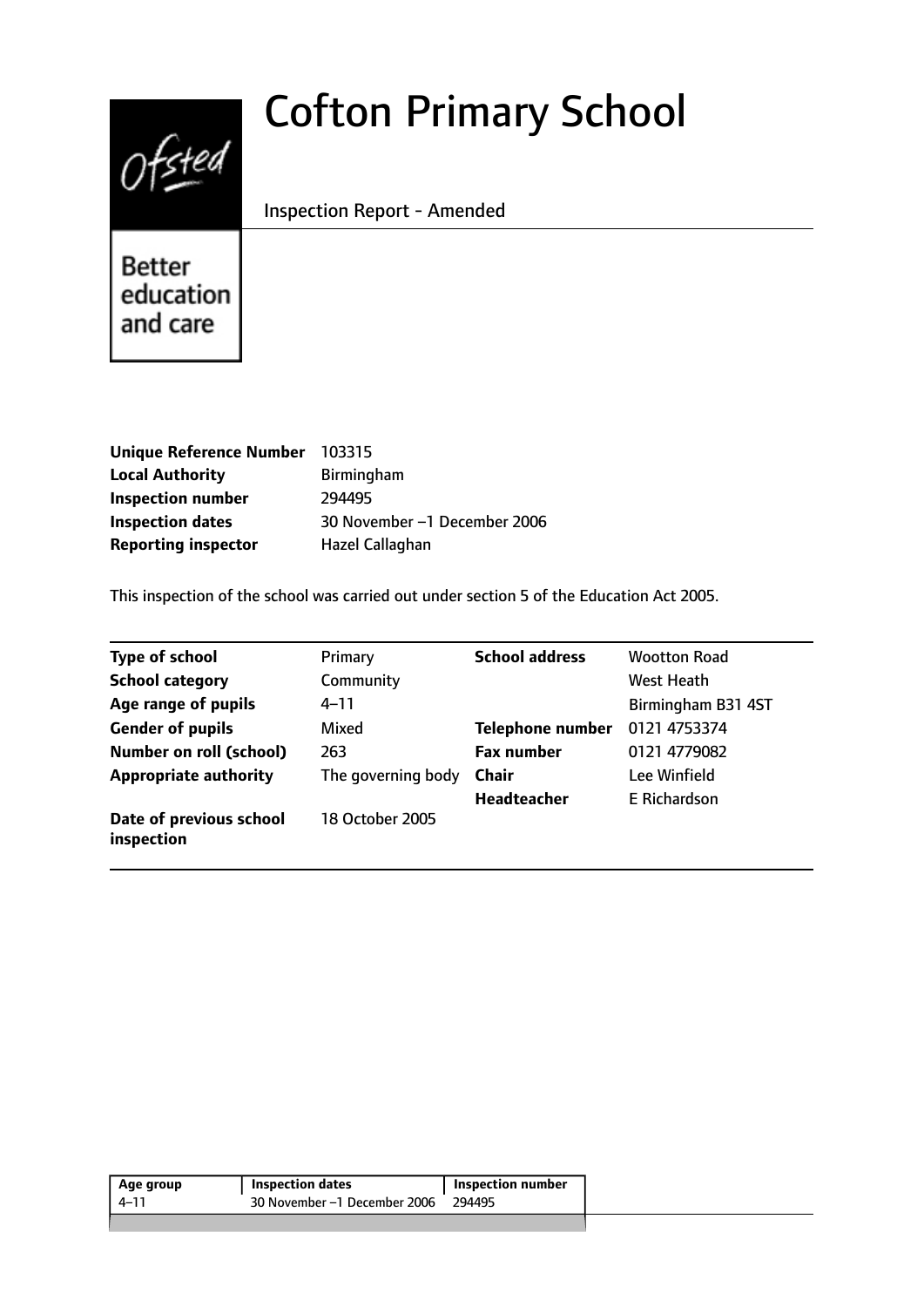# **Amended Report Addendum**

Report amended due to factual inaccuracy

© Crown copyright 2006

Website: www.ofsted.gov.uk

This document may be reproduced in whole or in part for non-commercial educational purposes, provided that the information quoted is reproduced without adaptation and the source and date of publication are stated.

Further copies of this report are obtainable from the school. Under the Education Act 2005, the school must provide a copy of this report free of charge to certain categories of people. A charge not exceeding the full cost of reproduction may be made for any other copies supplied.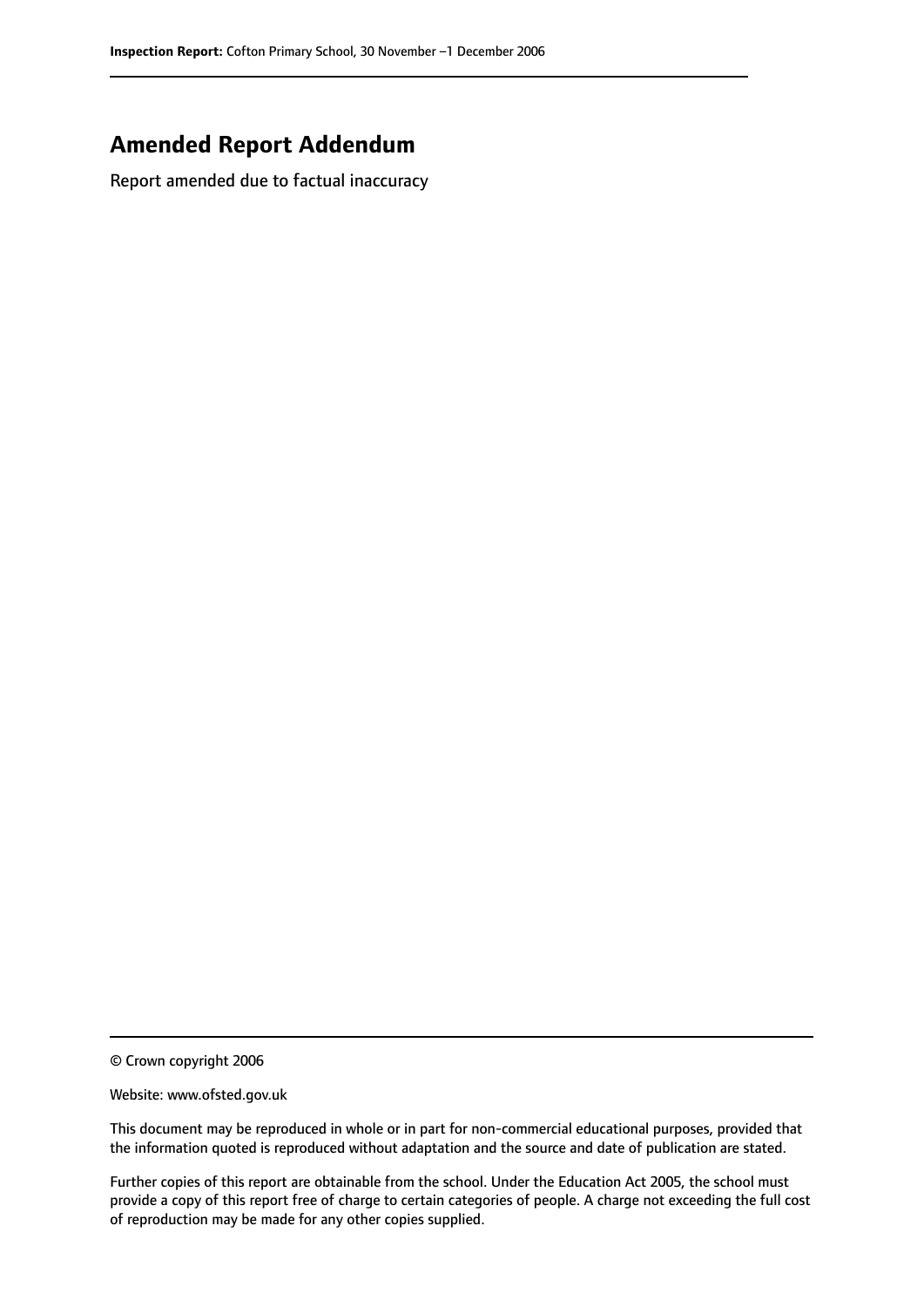# **Introduction**

The inspection was carried out by three Additional Inspectors.

# **Description of the school**

Cofton is a large primary school. Whilst most of its pupils are of White British heritage, there is a small number of pupils from other countries and ethnic groups. A small number of pupils are learning English as an additional language. There is also a below average proportion of pupils with learning difficulties and disabilities. Children enter the school with a range of attainment levels but most have the skills and experiences expected for their age. The school was given a Notice to Improve at its last inspection.

### **Key for inspection grades**

| Outstanding  |
|--------------|
| Good         |
| Satisfactory |
| Inadequate   |
|              |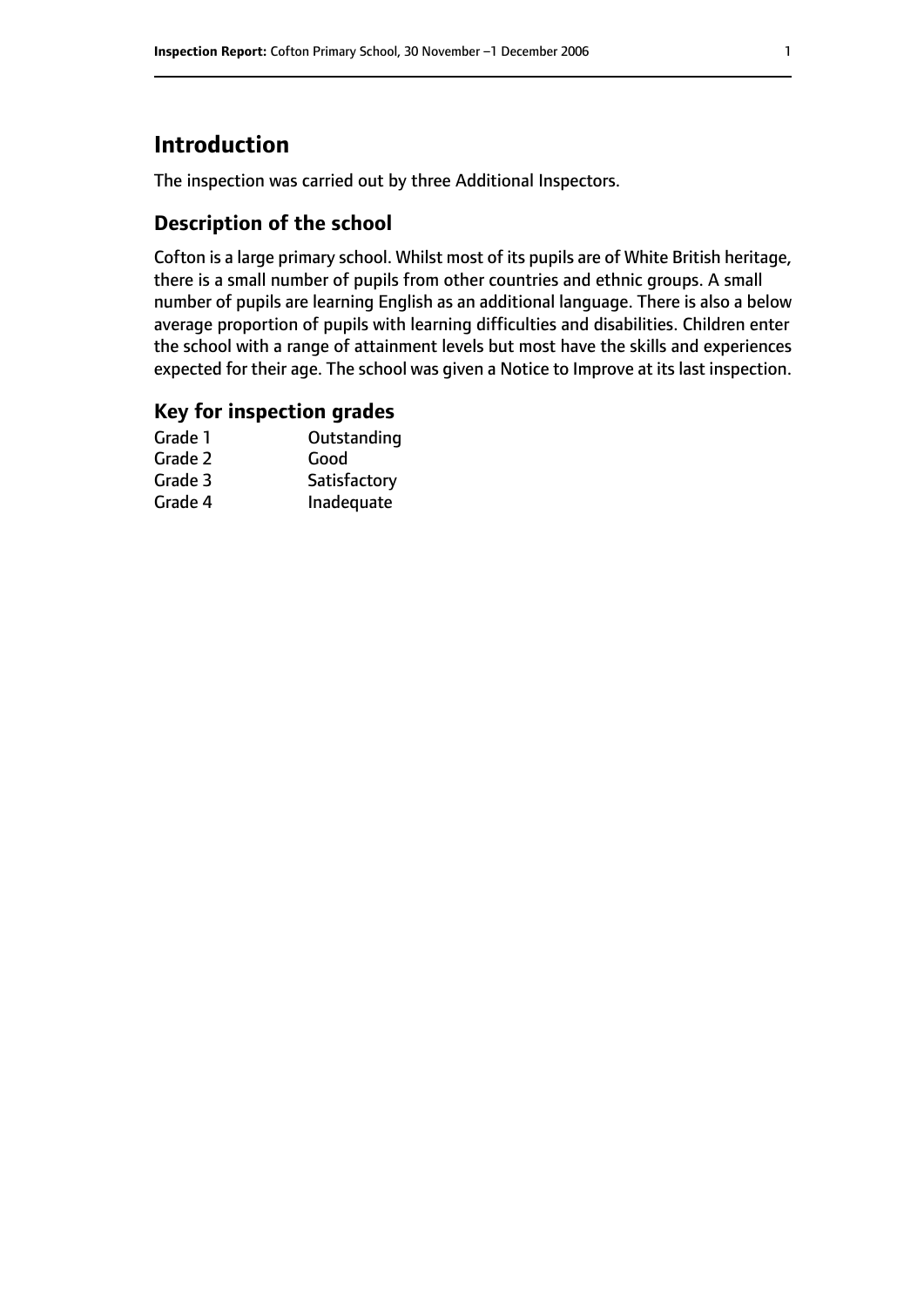# **Overall effectiveness of the school**

#### **Grade: 3**

In accordance with section 13(5) of the Education Act 2005, HMCI is of the opinion that the school no longer requires significant improvement. Cofton is an improving school that now gives its pupils a satisfactory quality of education. This is because the school has worked hard under the good leadership of the headteacher to tackle the concerns identified at the last inspection. With the support of senior staff and advisers from the local authority, teachers have improved pupils' achievement and the school's effectiveness is satisfactory.

Standards have risen through the school and are now broadly in line with those found nationally. Pupils' achievement is satisfactory. In the Reception class, children achieve well because staff understand their needs and activities promotes their good learning. Progress through the rest of the school is satisfactory because teaching is not yet addressing the inadequate progress of the past. However, good teaching is now clearly evident in many classes and this is enabling pupils to make good progress in most lessons. The headteacher's clear evaluation of what was needed for the school to improve has ensured that teachers' expectations have risen and strategies to support pupils' effective learning have been developed satisfactorily. By the time pupils leave the school they have a satisfactory range of skills and knowledge to support them in their next stage of learning. Provision for pupils with learning difficulties and disabilities has significantly improved and these pupils now make good progress because their needs are clearly identified and they receive good teaching.

Pupils' personal development and well-being is satisfactory. Attitudes and behaviour are good. Attendance is satisfactory overall but whilst the school is encouraging good attendance too many parents are taking their children on holiday in term time. Pupils develop an effective understanding of how to keep safe and healthy. The satisfactory curriculum is enhanced by a variety of additional activities that stimulate pupils' enjoyment of lessons. Relationships through the school are good. The provision for care, support and guidance is satisfactory. Teachers have introduced effective procedures for encouraging pupils to evaluate their own work and an understanding of how to improve. However, these procedures are not sufficiently embedded and used effectively by all teachers. The school has introduced a good range of strategies to assess pupils' work and to check their progress. The paper based system in place has weaknesses and it is difficult for senior mangers to have a clear overview of achievement through the school. The need for a more efficient and rigorous system has been recognised by the headteacher but it is not yet in place.

Leadership and management are satisfactory. The development of the role of subject coordinators has been satisfactory. In literacy, numeracy and special needs, coordinators have a significant impact upon school improvement. Governors now are better informed and provide satisfactory support for the school. Based on the good track record of many successful improvements this year, the school has the good capacity to improve further.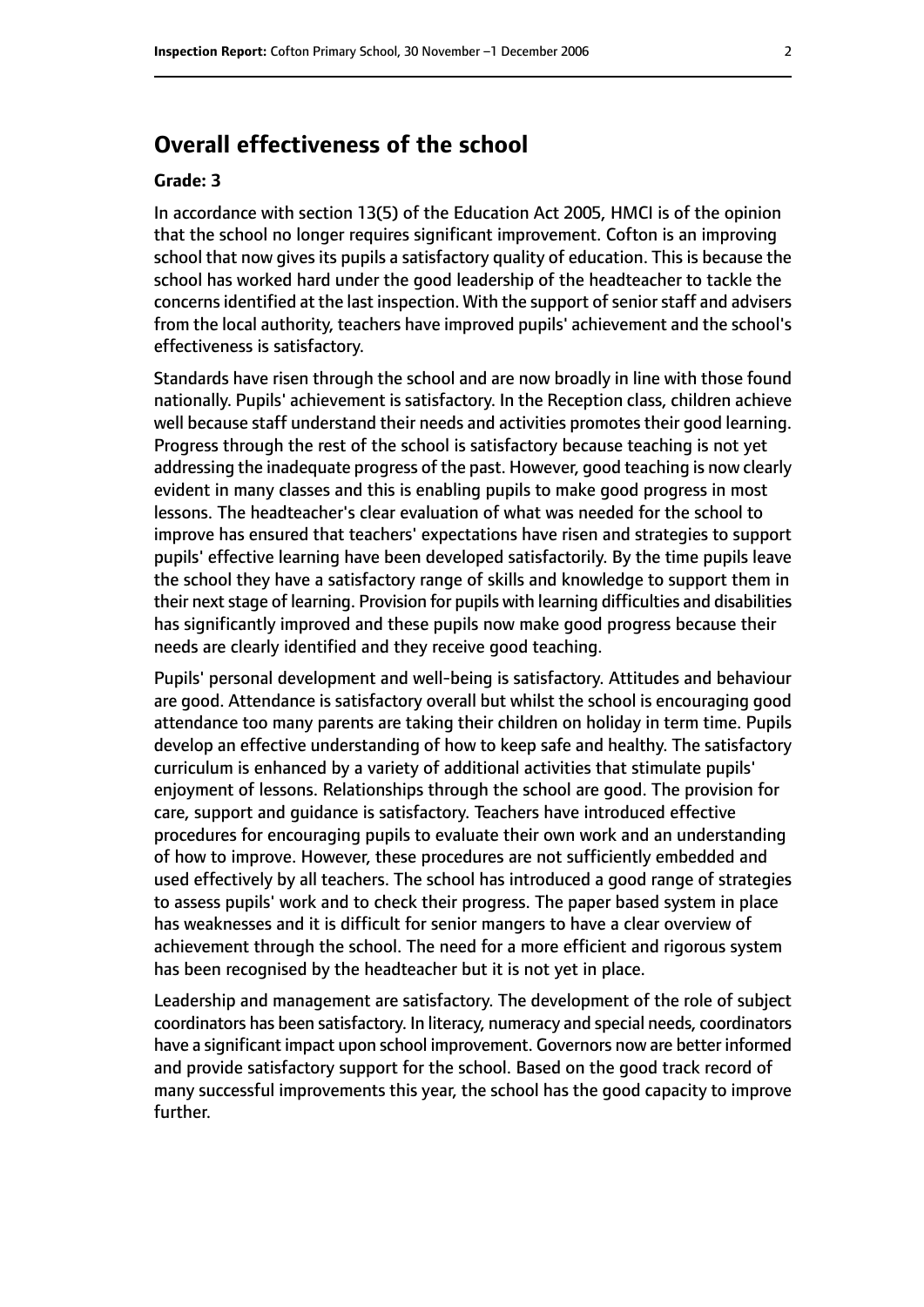#### **What the school should do to improve further**

- Introduce a more effective system for collecting information about pupils' attainment and their progress towards challenging targets so that teachers and senior managers can monitor pupils' achievement and ensure that the best progress is made by pupils of all abilities from year to year.
- Reduce the number of absences taken by children going on holiday in term time by challenging parents and explaining the importance of good attendance.

# **Achievement and standards**

#### **Grade: 3**

Pupils' achievement is satisfactory throughout the school. Progress in the Reception class is good, especially in children's personal development. Standards in all areas of learning are usually in line with, or better than, those expected when they transfer into Year 1. Progress through the rest of the school is satisfactory. Effective teaching is now evident in many classes but it is not consistent, so progress over the last year has been satisfactory rather than good. Standards through the school are broadly in line with those expected for pupils' ages. However, because of inadequate progress in the past, standards in Year 6 last year were still below average. Pupils with learning difficulties and disabilities make good progress because their needs are clearly identified and strategies for their support and improvement are now well established. There are no significant differences in the achievement of pupils from minority ethnic groups. Those who are in the early stages of learning English are well supported. They make similar progress to their peers by the end of Year 6.

# **Personal development and well-being**

#### **Grade: 3**

Pupils' personal development and well-being is satisfactory as is spiritual, social and cultural development. Moral development is good and pupils have a strong awareness of right and wrong. Behaviour is good and pupils report that there is little bullying. When it does occur, teachers deal it with promptly and effectively. Attendance is satisfactory. Pupils have positive attitudes to school and they say they enjoy lessons especially when using the computers. Pupils know how to keep safe and are well informed about healthy eating and exercise. They do not always use this knowledge to make healthy choices about what they eat. Pupils make a satisfactory contribution to the community and raise money for local, national and international charities. The bags of shoes are testimony to their response to Blue Peter's latest appeal and a good number of Christmas boxes have been collected to help children less fortunate than themselves. Pupils' attitudes to work, their basic skills of literacy and numeracy, and the ability to work together prepare pupils satisfactorily for their future economic well-being.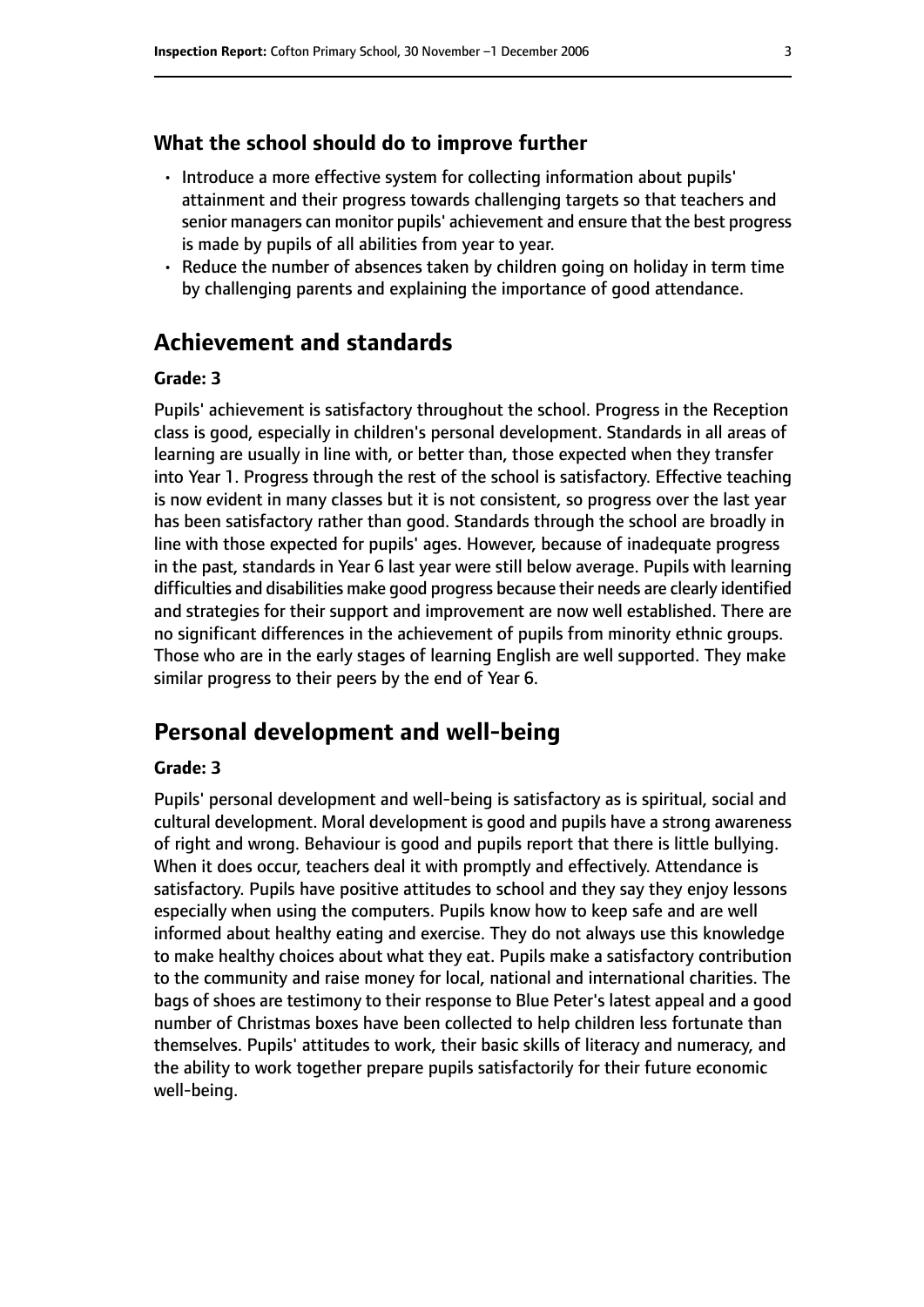# **Quality of provision**

#### **Teaching and learning**

#### **Grade: 2**

Teaching in Reception is good and a wide range of activities ensures that children have opportunities to develop their skills and knowledge across all areas of learning. In the rest of school, there is now evidence of good teaching in many classes that is improving pupils' learning. Teachers are using new systems for assessing pupils' work and although not fully consistent are providing a much clearer idea about the progress their pupils are expected to make. Consequently, activities are more challenging for pupils of all abilities. A good system of pupil targets has been adopted and these help teachers to challenge pupils to achieve more. Teachers have good expectations for behaviour and most encourage their pupils to participate actively in lessons. Teachers use resources, such as interactive whiteboards, effectively to support pupils' learning and to motivate their interest and understanding. Teaching assistants are well trained and provide good support, particularly for pupils with learning difficulties and disabilities. A number of new strategies are used by teachers to help pupils understand how to be successful in their work, but these are not sufficiently consistent to be fully effective. Pupils say that marking is useful and helps them to recognise how to improve their work.

# **Curriculum and other activities**

#### **Grade: 3**

The curriculum for pupils in Reception is good and responds well to the needs of young children. In the rest of the school, the curriculum is satisfactory. A strength has been in the introduction of interactive whiteboards and the new computer suite that has stimulated pupils' interest, motivation and skills. Information and communication technology (ICT) is now used more effectively to support pupils' learning across the curriculum. It provides more opportunities for independent research and for pupils to make choices about how they present their work. There is a satisfactory programme for pupils' personal development, including sex and drugs education, which clearly demonstrates how pupils can stay healthy and safe. The annual residential visits provide good opportunities to develop pupils' self confidence, team building and independence. Clubs and extra-curricular activities have been limited this year because staff have been focusing on improving planning for teaching and learning. The displays throughout the lower school building provide a stimulating learning environment. However this is not the case in the upper school.

#### **Care, guidance and support**

#### **Grade: 3**

Pastoral care is good and pupils say there is an adult they can confide in if they have concerns. The school monitors pupils' personal development well. The support provided for pupils with personal, emotional and learning difficulties is good. There are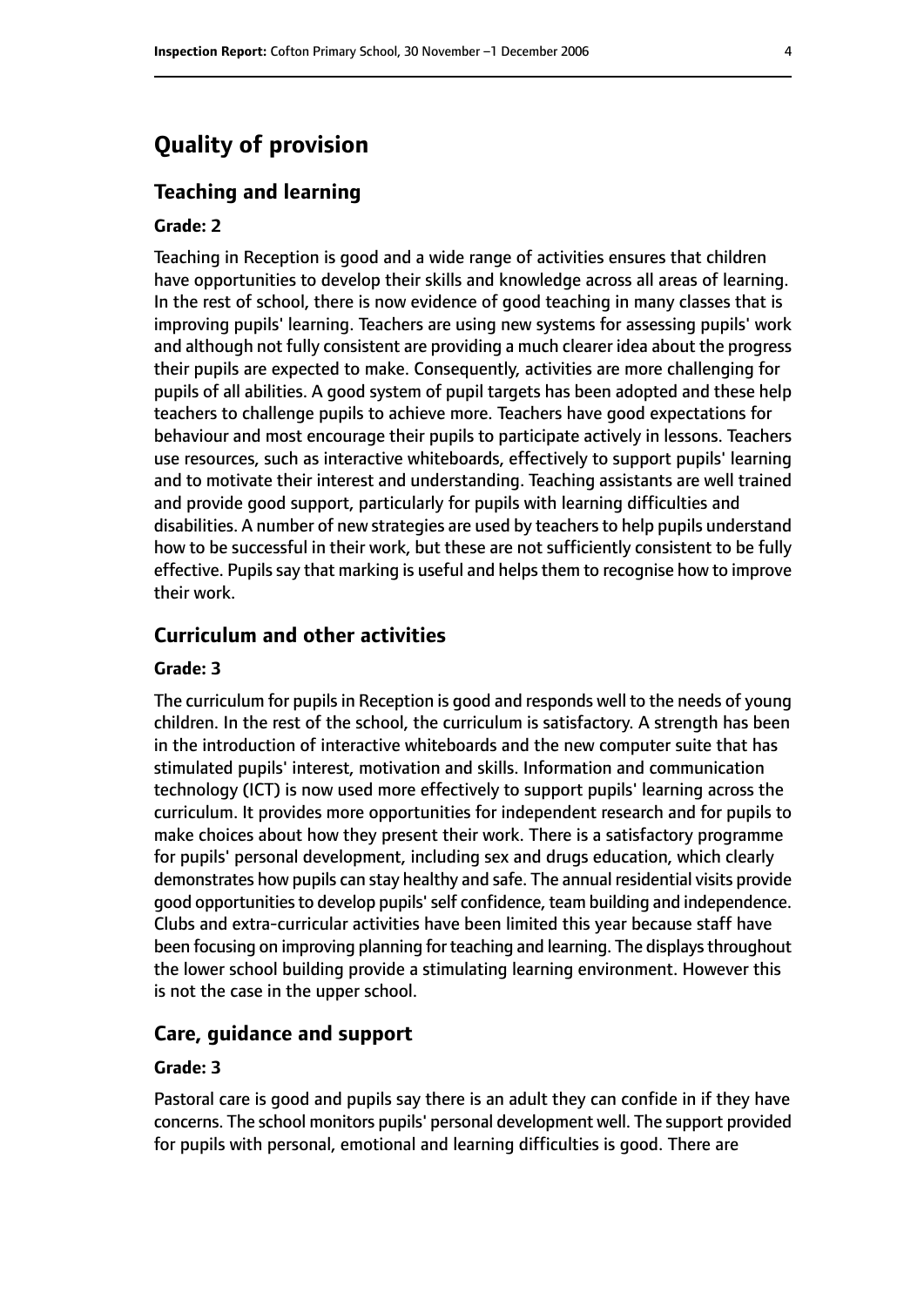satisfactory procedures in place to deal with child protection and health and safety. The school is developing effective systems to enable pupils to evaluate their work. Teachers set targets for future learning so pupils understand how to improve. Pupils with learning difficulties and disabilities are monitored well. The school works closely with parents and outside agencies in order to provide the best support it can. Levels of pupils' attendance were of concern at the previous inspection. The school is encouraging good attendance but is not sufficiently engaging parents in the discussion and too many holidays are taken in term time.

# **Leadership and management**

#### **Grade: 3**

The headteacher has demonstrated good leadership in tackling the main priorities for improvement. A number of good strategies, including changes to roles and responsibilities, have been employed which have improved the quality of teaching and learning and boosted achievement. The needs of the pupils have remained a priority in management decisions, for example teaching assistants are now deployed to support pupils with learning difficulties and disabilities rather than simply allocated to classes. Monitoring of teaching has been rigorous and points for development followed up. The role of coordinators has been improved especially in literacy, numeracy and special educational needs where is now good. Everyone, including the governors, knows that there is still much to be done and that many initiatives are still at an early stage of development. Establishing an efficient system for tracking pupil performance is a priority. However, a new climate has been established in which the drive to improve pupil achievement is increasingly seen as a shared responsibility between all members of staff. Parents are consulted regularly about how well the school is moving forward but some would appreciate more information.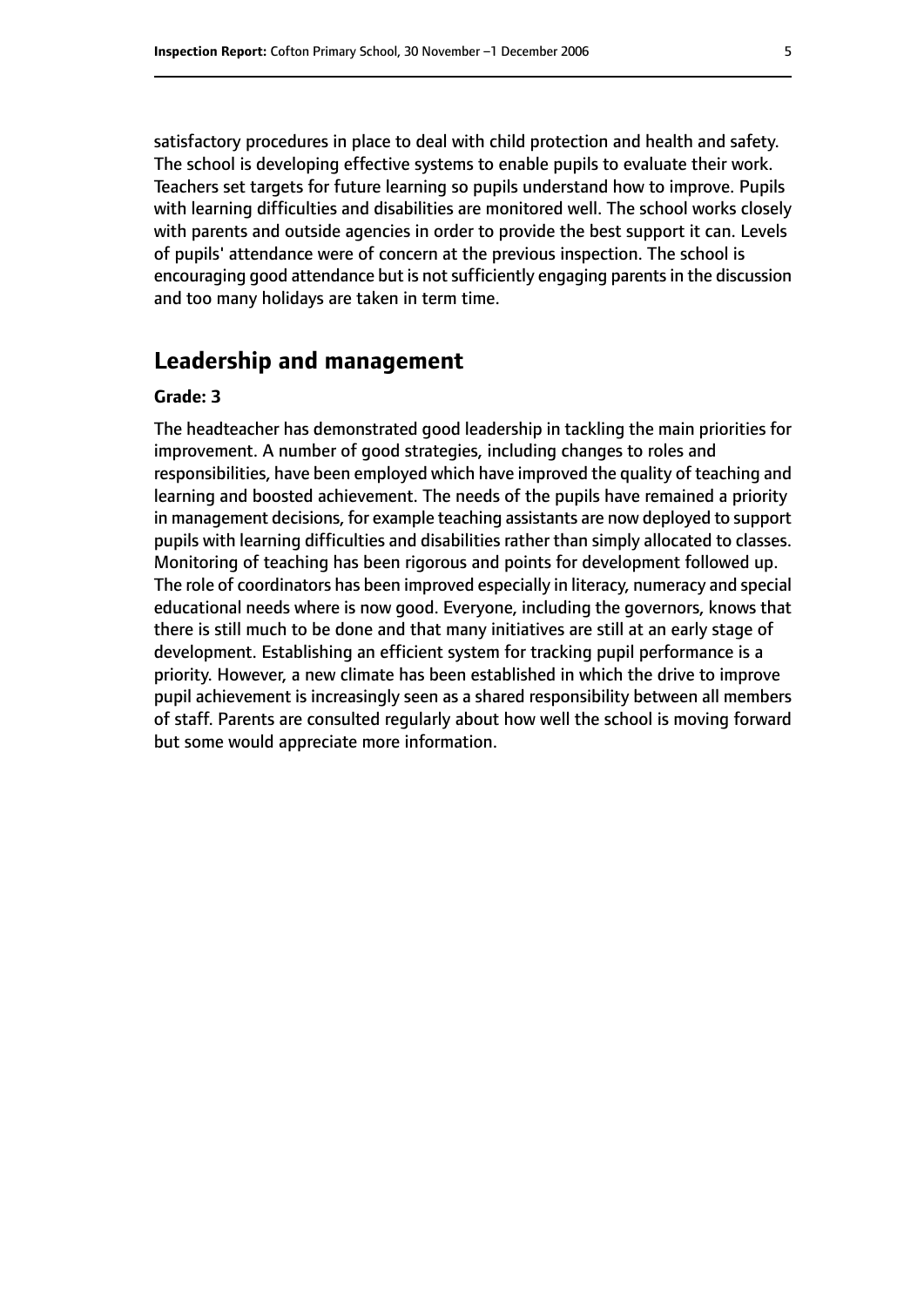**Any complaints about the inspection or the report should be made following the procedures set out inthe guidance 'Complaints about school inspection', whichis available from Ofsted's website: www.ofsted.gov.uk.**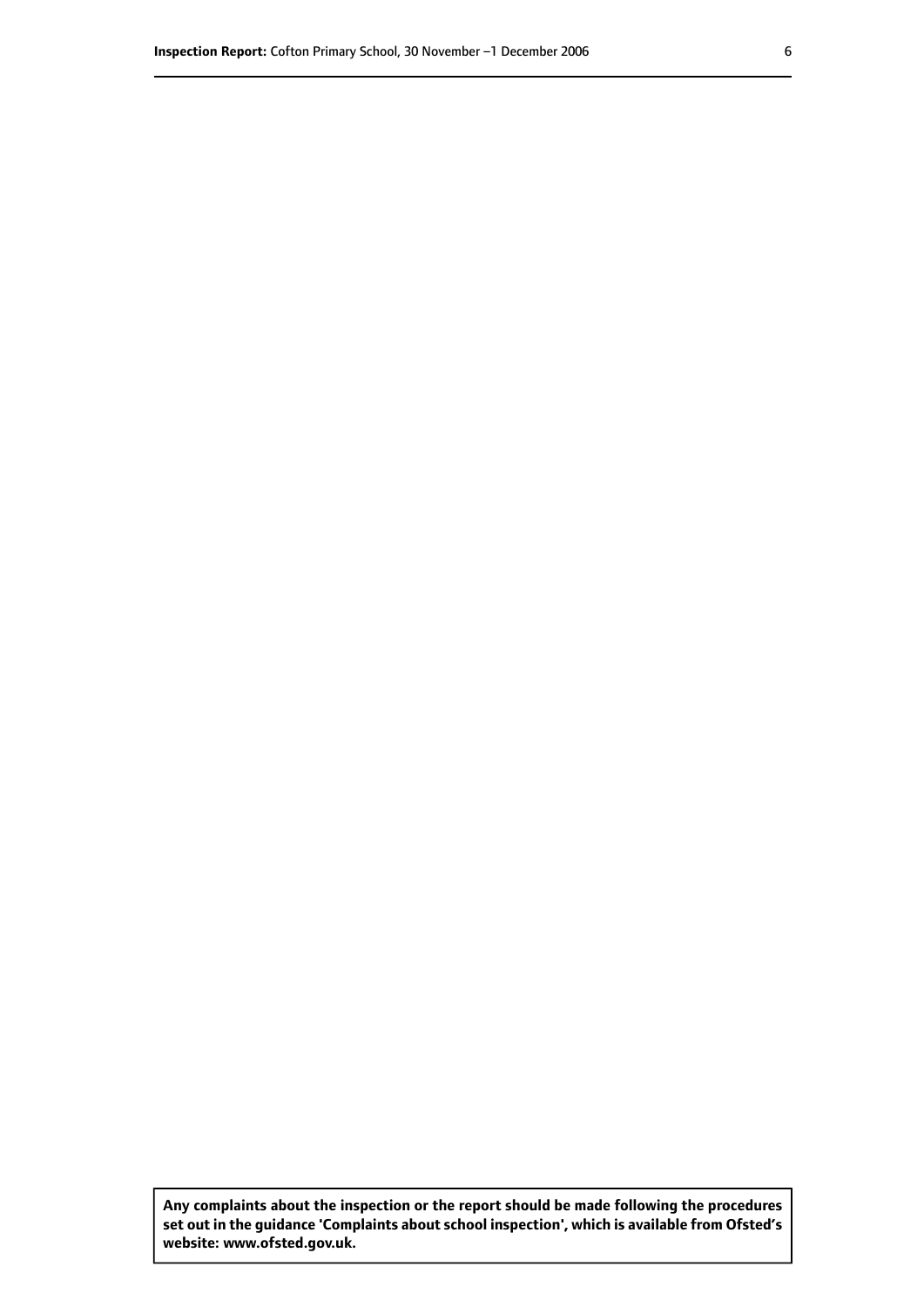# **Inspection judgements**

| Key to judgements: grade 1 is outstanding, grade 2 good, grade 3 satisfactory, and grade 4 | School         |
|--------------------------------------------------------------------------------------------|----------------|
| inadeauate                                                                                 | <b>Overall</b> |

# **Overall effectiveness**

| How effective, efficient and inclusive is the provision of education, integrated<br>care and any extended services in meeting the needs of learners? |     |
|------------------------------------------------------------------------------------------------------------------------------------------------------|-----|
| How well does the school work in partnership with others to promote learners'<br>well-being?                                                         |     |
| The quality and standards in the Foundation Stage                                                                                                    |     |
| The effectiveness of the school's self-evaluation                                                                                                    |     |
| The capacity to make any necessary improvements                                                                                                      |     |
| Effective steps have been taken to promote improvement since the last<br>inspection                                                                  | Yes |

# **Achievement and standards**

| How well do learners achieve?                                                                               |  |
|-------------------------------------------------------------------------------------------------------------|--|
| The standards <sup>1</sup> reached by learners                                                              |  |
| How well learners make progress, taking account of any significant variations between<br>groups of learners |  |
| How well learners with learning difficulties and disabilities make progress                                 |  |

# **Personal development and well-being**

| How good is the overall personal development and well-being of the<br>learners?                                  |  |
|------------------------------------------------------------------------------------------------------------------|--|
| The extent of learners' spiritual, moral, social and cultural development                                        |  |
| The behaviour of learners                                                                                        |  |
| The attendance of learners                                                                                       |  |
| How well learners enjoy their education                                                                          |  |
| The extent to which learners adopt safe practices                                                                |  |
| The extent to which learners adopt healthy lifestyles                                                            |  |
| The extent to which learners make a positive contribution to the community                                       |  |
| How well learners develop workplace and other skills that will contribute to<br>their future economic well-being |  |

# **The quality of provision**

| $\Box$ How effective are teaching and learning in meeting the full range of the $\Box$<br>  learners' needs?        |  |
|---------------------------------------------------------------------------------------------------------------------|--|
| $\mid$ How well do the curriculum and other activities meet the range of needs<br>$\mid$ and interests of learners? |  |
| How well are learners cared for, guided and supported?                                                              |  |

 $^1$  Grade 1 - Exceptionally and consistently high; Grade 2 - Generally above average with none significantly below average; Grade 3 - Broadly average to below average; Grade 4 - Exceptionally low.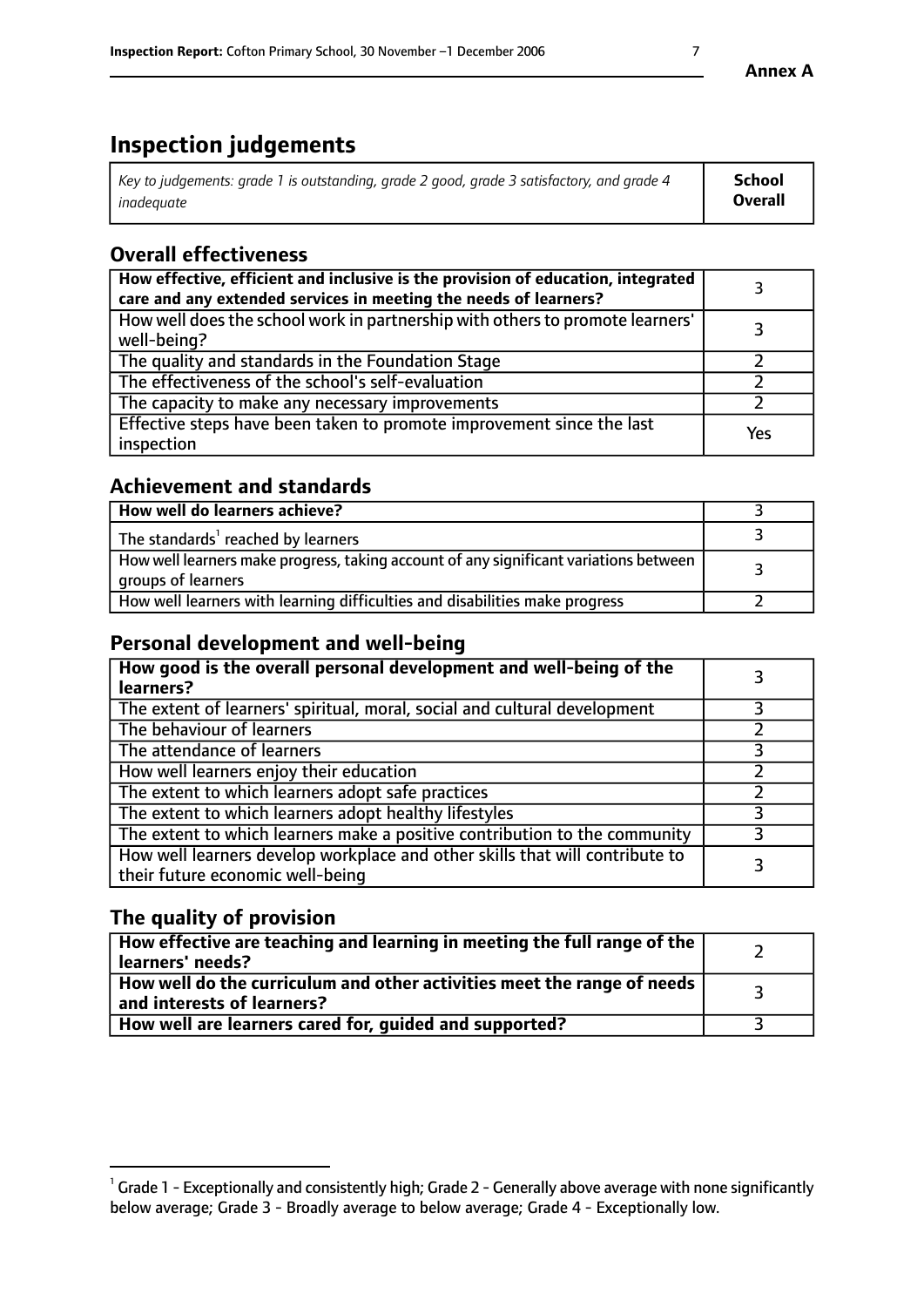# **Leadership and management**

| How effective are leadership and management in raising achievement<br>and supporting all learners?                                              |           |
|-------------------------------------------------------------------------------------------------------------------------------------------------|-----------|
| How effectively leaders and managers at all levels set clear direction leading<br>to improvement and promote high quality of care and education |           |
| How effectively performance is monitored, evaluated and improved to meet<br>challenging targets                                                 | 3         |
| How well equality of opportunity is promoted and discrimination tackled so<br>that all learners achieve as well as they can                     |           |
| How effectively and efficiently resources, including staff, are deployed to<br>achieve value for money                                          | 3         |
| The extent to which governors and other supervisory boards discharge their<br>responsibilities                                                  | 3         |
| Do procedures for safequarding learners meet current government<br>requirements?                                                                | Yes       |
| Does this school require special measures?                                                                                                      | No        |
| Does this school require a notice to improve?                                                                                                   | <b>No</b> |